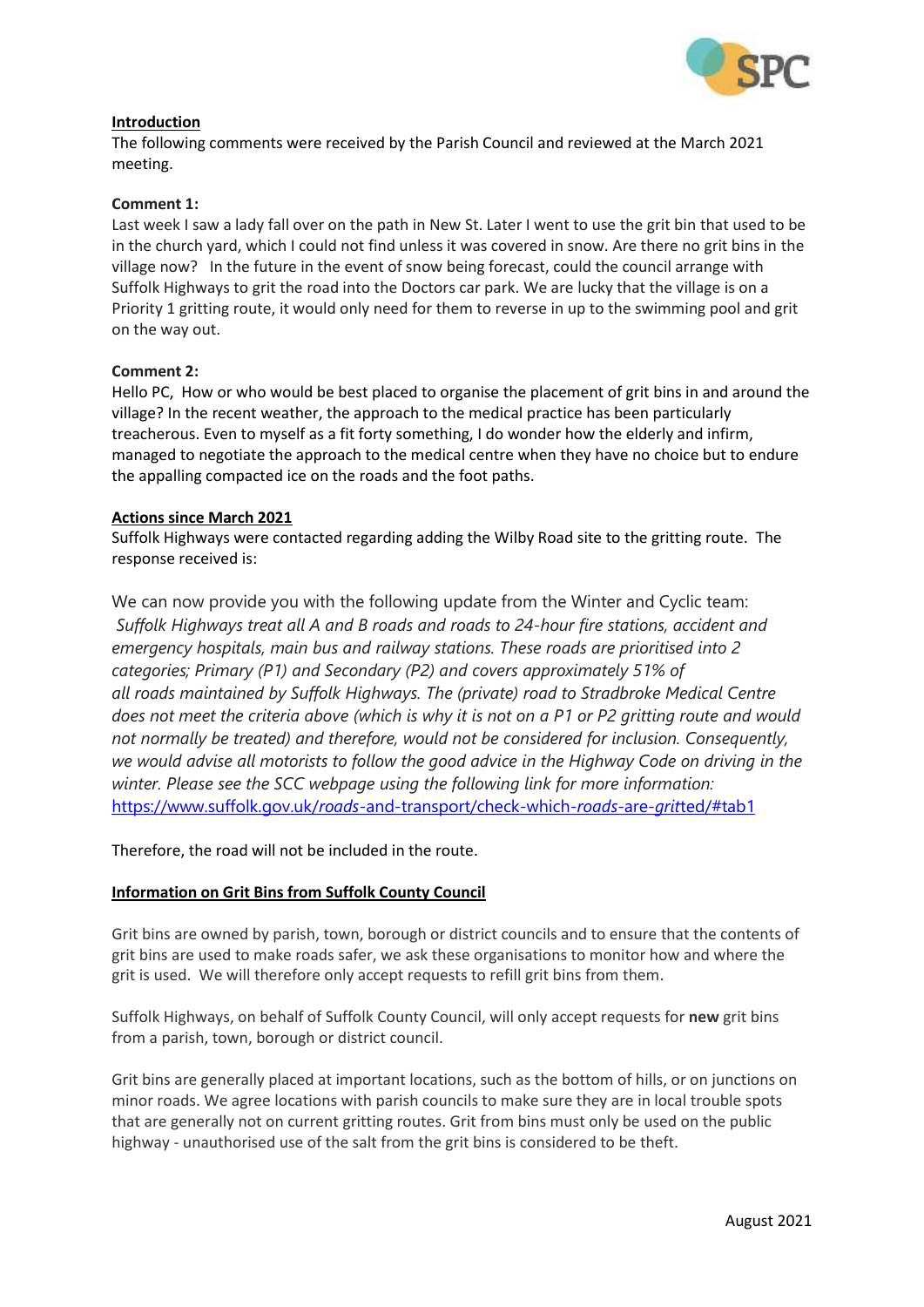Suffolk County Council can insure named volunteers for spreading grit or clearing snow providing the parish or town council maintains a list of these volunteers.

**Please note:** Stradbroke has historically had a grit heap rather than a bin. Suffolk County Council advises that following a review of grit bin/heap process, they have identified concerns about the effectiveness of grit heaps. They can damage the environment due to the leaching of salt into the highway verges and the underlying groundwater and watercourses. This leaching also reduces the effectiveness of the remaining material. Therefore, the provision of grit heaps across the county can no longer be supported. Material for these heaps will not be provided any more by Suffolk Highways. A grit bin must be purchased to replace a redundant grit heap.

Suffolk Highways, on behalf of Suffolk County Council, will only accept requests for new grit bins from a parish, town, borough or district council. A grit bin costs between £150 and £450 depending on the type. It must be funded by a county councillor, town or parish council.

Salt will be supplied and replenished by Suffolk County Council for **free**.

### **Conclusion**

Councillors need to review the guidance attached and determine whether a grit bin should be purchased and installed in Stradbroke. In accordance with the guidance from Suffolk County Council a suitable location will need to be identified.

A grit bin will only be permitted in a location(s) and supported for filling if all the following criteria are met:

- A. The proposed location(s):
	- i. is NOT on a Priority 1 or Priority 2 precautionary carriageway treatment route;
	- ii. does not compromise safety or unreasonably hinder the passage of highway users to ensure
	- iii. there is clear safe passage for all pedestrians.
	- iv. shall not obstruct junction sight lines;
	- v. is not within a reasonable distance of another grit bin location(s), depending on location(s)
	- vi. is on highway land (for insurance and liability reasons) and for the avoidance of doubt that the grit bin use is solely on the highway;
	- vii. can be directly accessed and easily filled from a maintenance vehicle (normally a lorry);
	- viii. is at a junction with known history of accidents or on a sharp/severe bend or has a road gradient greater than 1 in 15.
- B. The Applicant commits to the purchase and installation of the grit bin to an agreed specification.
- C. The Applicant commits to the replacement of the grit bin in the event of vandalism, damage or general misuse.
- D. The Applicant confirms that it has consulted with the owners of all neighbouring properties within the vicinity of the proposed location(s) (outside and opposite) and obtained their agreement to a grit bin being placed there so that there are no objections to the proposed location(s).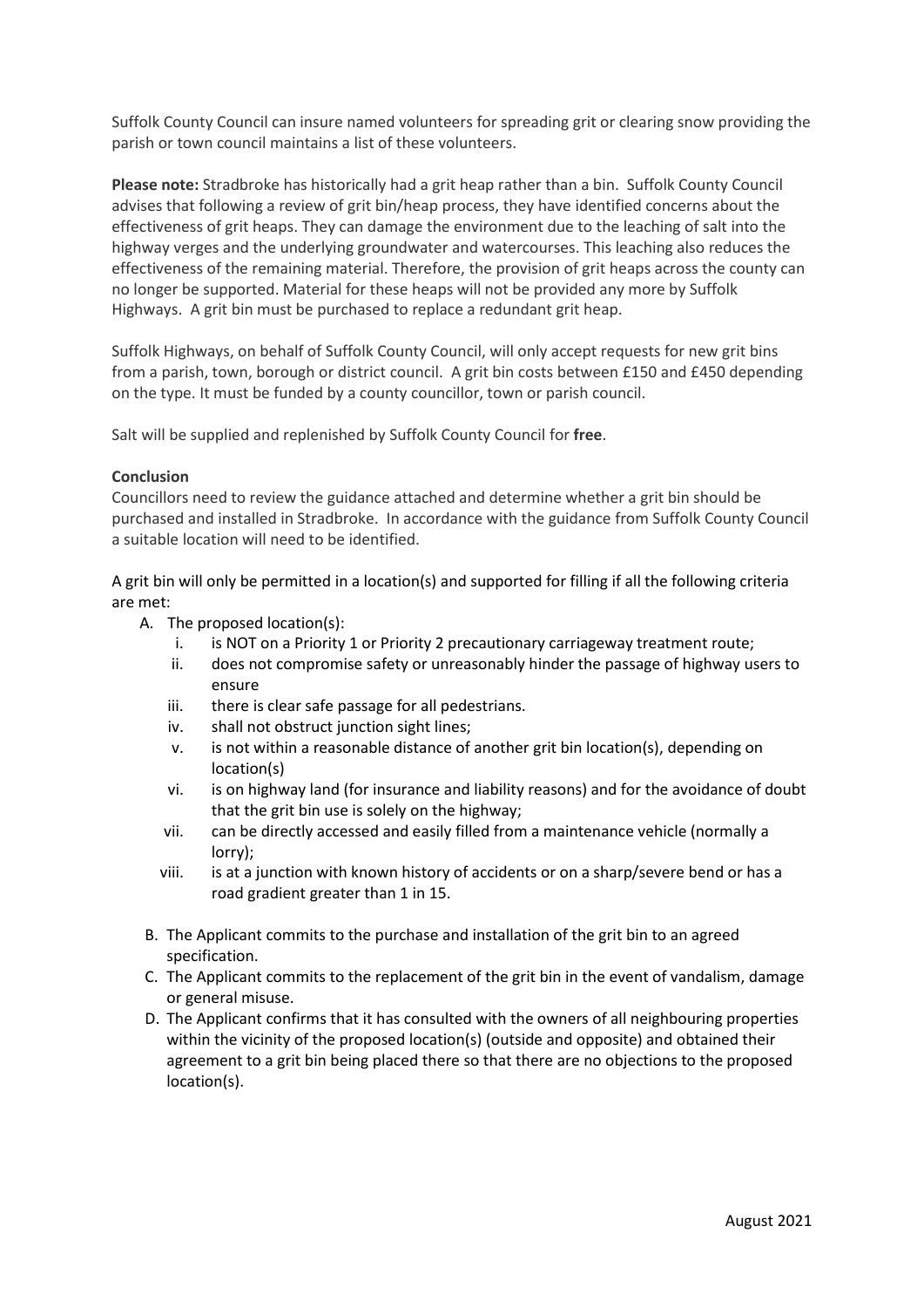

- 1. Suffolk Highways, on behalf of Suffolk County Council, will only accept requests for new grit bins from a parish, town, borough or district council (the 'Applicant').
- 2. Any member of the public, individual or organisation requesting a grit bin shall be directed to the relevant council that would be regarded as a legitimate Applicant.
- 3. The Applicant shall submit a completed 'Grit Bin Request Application Form' (as set out in **Appendix 1**) using Suffolk County Councils online highways report it tool at [https://highwaysreporting.suffolk.gov.uk/.](https://highwaysreporting.suffolk.gov.uk/) No other form of request will be considered.
- 4. A grit bin will only be permitted in a location(s) and supported for filling if **all** the following criteria are met:
	- (a) The proposed location(s):
		- I.is NOT on a Priority 1 or Priority 2 precautionary carriageway treatment route; II.does not compromise safety or unreasonably hinder the passage of highway users to ensure there is clear safe passage for all pedestrians.
		- III.shall not obstruct junction sight lines;
		- IV.is not within a reasonable distance of another grit bin location(s), depending on location(s)
		- V.is on highway land (for insurance and liability reasons) and for the avoidance of doubt that the grit bin use is solely on the highway;
		- VI.can be directly accessed and easily filled from a maintenance vehicle (normally a lorry);
		- VII.is at a junction with known history of accidents or on a sharp/severe bend or has a road gradient greater than 1 in 15.
	- (b) The Applicant commits to the purchase and installation of the grit bin to an agreed specification.
	- (c) The Applicant commits to the replacement of the grit bin in the event of vandalism, damage or general misuse.
	- (d) The Applicant confirms that it has consulted with the owners of all neighbouring properties within the vicinity of the proposed location(s) (outside and opposite) and obtained their agreement to a grit bin being placed there so that there are no objections to the proposed location(s).
- 5. Multiple locations can be applied for per application. The Applicant must submit a detailed location plan of each site with details of each specific location. *E.g. at the back of the verge adjacent to the entrance to 21 Spreading Road*.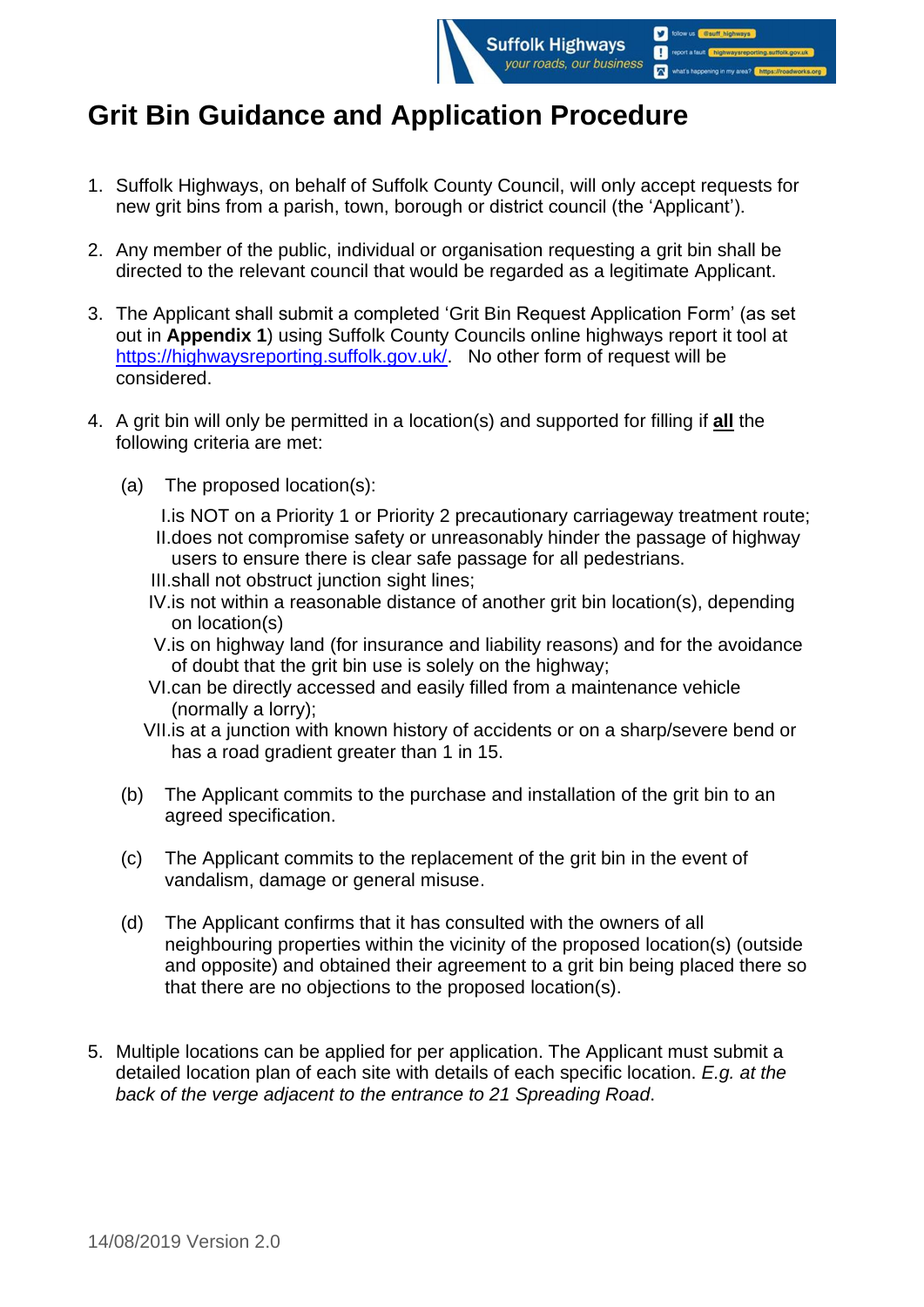

- 6. Suffolk Highways will assess the proposed grit bin location(s) to ensure that:
	- (a) the criteria have been met;
	- (b) the proposed location(s) does not compromise access to any public utility apparatus above or below ground;
	- (c) benefit will be gained by highway users from any such grit bin provision.
- 7. If the location(s) is approved by Suffolk Highways the Applicant will be notified, and approval documentation will be issued for the Applicant to proceed with installation.
- 8. The Applicant must inform Suffolk Highways when a bin has been installed so it can be included within Suffolk Highways' asset management system for future filling.
- 9. The newly installed bin must be made accessible to enable Suffolk Highways to fix the identification and usage signage to it.
- 10.Grit bins will remain on the highway all year round.
- 11.The grit bin will be replenished by Suffolk Highways at the start of winter and at such intervals that it considers appropriate, based on resource levels and priorities. The Applicant will be at liberty to re-stock the grit bin at its own cost in the event that Suffolk Highways is unable to do so.
- 12.If the Applicant is aware that the grit bin is empty or nearing empty, the Applicant will need to advise the Customer Service Centre on 0345 606 6171 or via the Suffolk Highway online 'report it tool' so that the grit bin can be refilled when resources are available to do so.
- 13.Suffolk Highways will notify the Applicant if the grit bin requires replacement because it has become damaged or unserviceable.
- 14.If the Applicant does not wish to replace the grit bin following damage, Suffolk Highways is at liberty to remove and dispose of the damaged or unserviceable bin and delete the record of its location(s) from the asset register.
- 15.If the Applicant wishes to replace a damaged bin, it is at liberty to do so. The Applicant must inform Suffolk Highways when this replacement work is completed by contacting the Customer Service Centre on 0345 606 6171
- 16.Any grit bin may, at the sole discretion of Suffolk Highways, be removed. The Applicant or (in the absence of any known Applicant for a pre-existing grit bin) the relevant parish, town, borough or district council shall be advised of this in advance of such intended removal and the reason(s) behind such action. However, if immediate removal is necessary on the grounds of public safety, Suffolk Highways will provide retrospective notification and proof of requirement.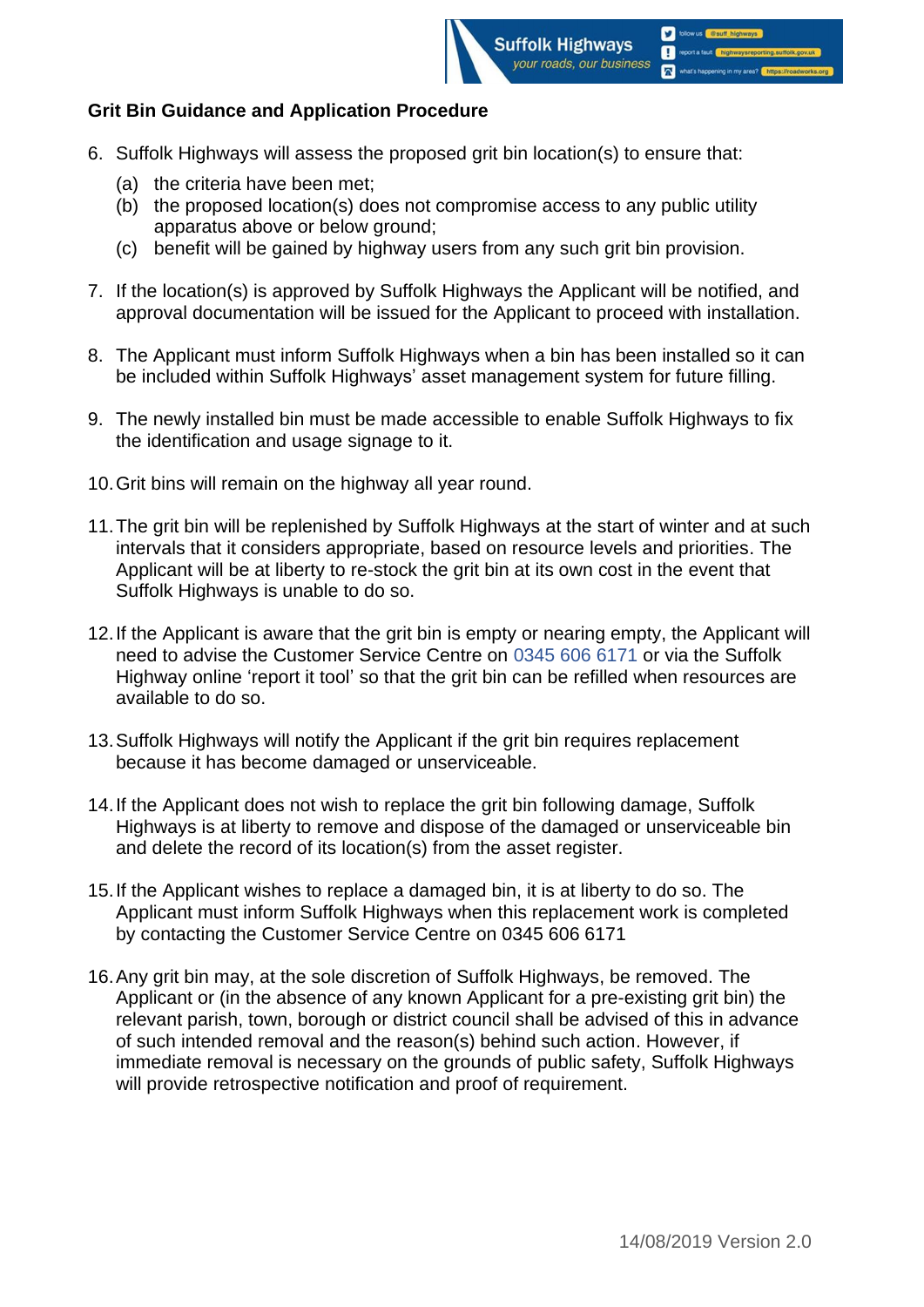

- 17.Grit bins are provided to support self-help in the clearance of snow and ice. The repeated use of the grit bin contents for the clearance of private drives and car parks and other non-highway areas would constitute a legitimate reason for withdrawing support for restocking by the County Council. Retention of the grit bin would only be considered if the Applicant agreed to fill it at its own cost thereafter and, once in need of replacement, the substitute grit bin is not yellow in colour.
- 18.A parish, town, borough or district must record a 'list of volunteers' of those persons who will be utilising the bin to carry out gritting of the highway. This list must be maintained and updated for inspection by Suffolk Highways on request.
- 19.Suffolk Highways is at liberty to review all existing grit bin installations and will inform a parish, town, borough or district council that a grit bin may no longer be supported if the location(s) fails to meet the criteria, save for the proviso in paragraph 16 above.
- 20.All new grit bins must be yellow in colour. In conservation areas this requirement can be relaxed so the bin can be in keeping with the immediate environment. This requirement should be included as part of the application.
- 21.Suffolk Highways shall determine the appropriate material to be placed within grit bins. This, in the main, will be a salt/grit mix.
- 22.The guidance and application procedure for grit bins will be annually reviewed and published on Suffolk County Council's website. Such reviews will include associated costs and charges with this service.
- 23.If the proposed grit bin location(s) is not approved, Suffolk Highways will advise the Applicant the reason(s) why. Should an Applicant disagree with decision it can be reviewed. A request to review the refusal decision needs to be raised with both the respective County Councillor and to the Head of Environmental Management of Suffolk Highways. Clear reasons why the Applicant believes the refusal decision was incorrect must be provided including why the proposed location(s) meets the 'approval criteria' (section 4). Once a full review of the refusal decision has been completed the Applicant will be advised of the outcome.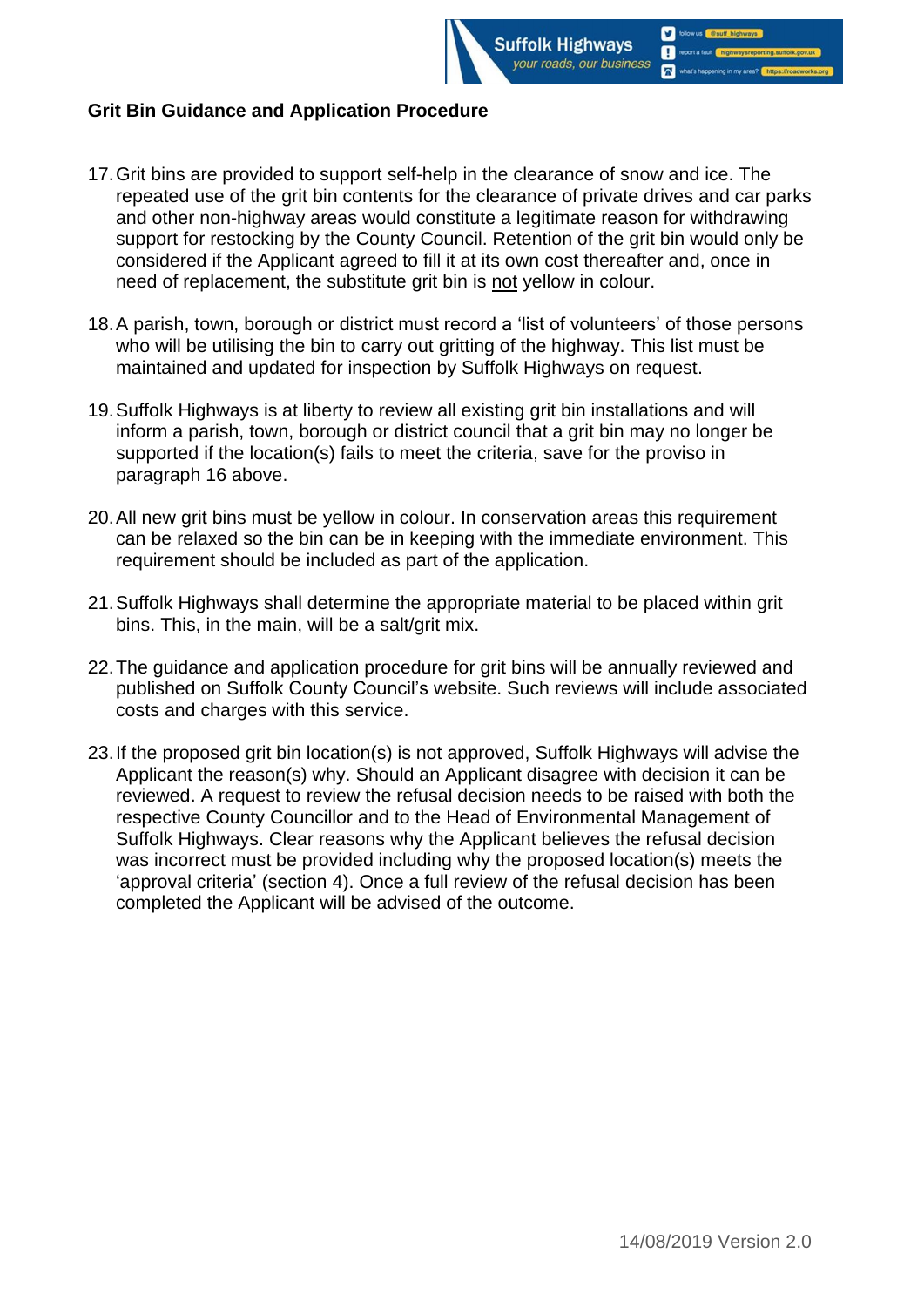

- 24. If the proposed grit bin location(s) is not approved as a Suffolk Highways supported grit bin but the Applicant nonetheless wishes for a grit bin to be provided for use on public highway, this outcome can be achieved but only if the following criteria are met:
	- (a) Suffolk Highways agrees that the location(s) endorsed by local property owners is appropriate
	- (b) the Applicant purchases and installs its own grit bin;
	- (c) the grit bin is not yellow in colour;
	- (d) the grit bin is labelled and clearly identifiable as belonging to the Applicant
	- (e) the Applicant accepts full responsibility for:
		- I.the upkeep of the grit bin;
		- II.refilling the grit bin with grit whenever the Applicant considers it necessary to do so;
		- III.meeting all costs of for maintaining the grit bin's grit stock levels;
		- IV.replacement of the grit bin in the event of vandalism, damage or general misuse;
		- V.removal of the grit bin if the Applicant no longer wishes to continue to use the grit bin.
- 25.To enable a non-highway grit bin to be placed on the highway, the Applicant must submit a '**Non-Highway Grit Bin Permission Application Form**' (as set out in Appendix 2) to Suffolk County Council's Customer Service Centre. The Applicant may only place the grit bin on the highway once permission has been granted.
- 26.Due to the leaching of grit into highway verges (and the underlying groundwater) and watercourses and the ineffectiveness of material being stored open to the elements, Suffolk County Council does not support the provision of grit heaps in the highway verge.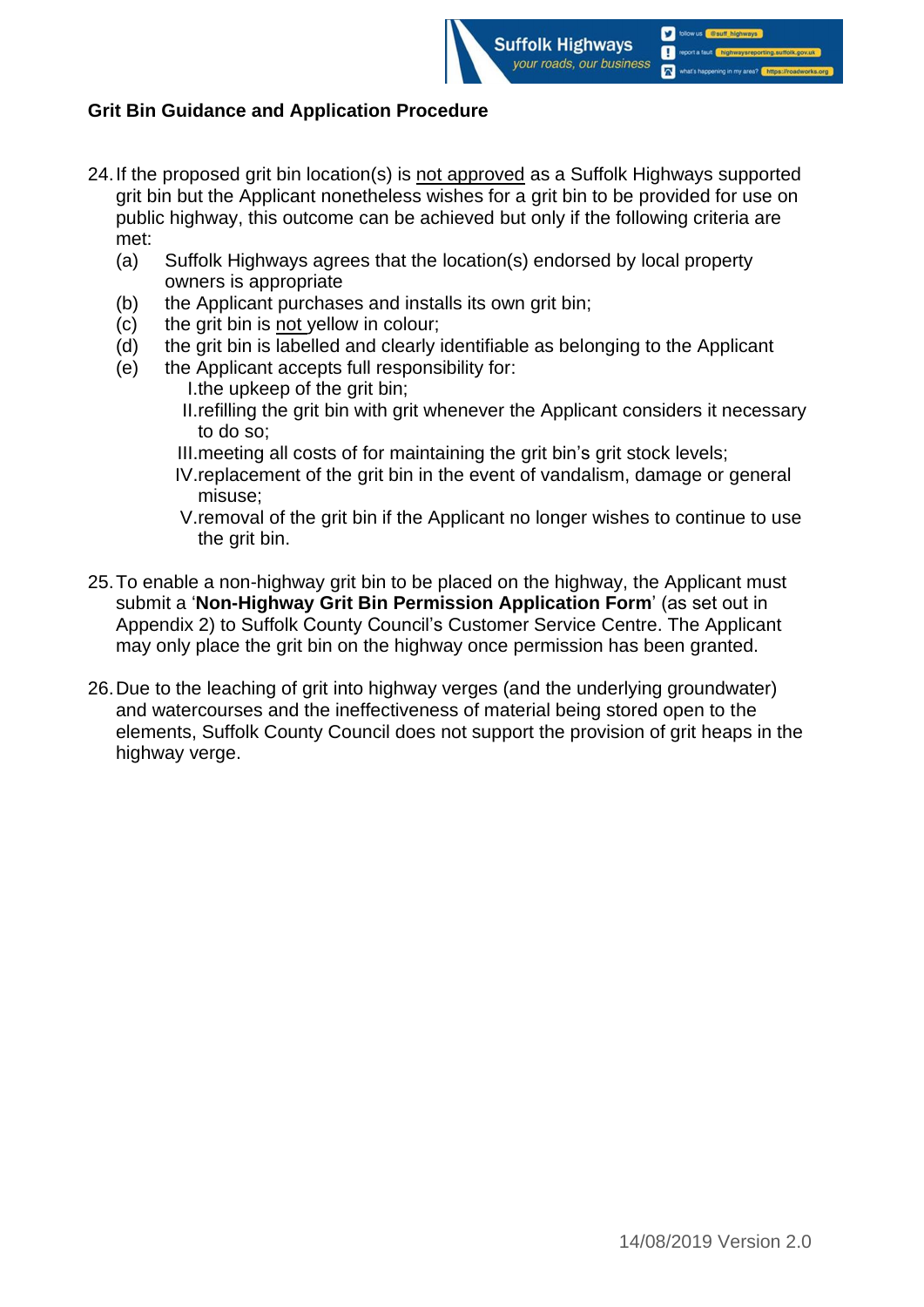

•

**APPENDIX 1**

# **HIGHWAY GRIT BIN REQUEST APPLICATION FORM**

Suffolk Highways will only consider requests for new grit bins on the public highway from the relevant parish, town or district councils and where all the criteria below are met.

## **NOTE TO APPLICANT (i.e. the relevant parish, town, borough or district council).**

Please complete a copy of this form clearly indicating the location(s)(s) of where grit bins are proposed. The form and location(s) plans of each proposed location(s) should then be attached to an online request on the County Councils online highways report it tool at <https://highwaysreporting.suffolk.gov.uk/> - please select Problem type "Snow, Ice and Gritting", Problem sub type "Grit bin – request new". Forms must be submitted by 31 August. When applying for multiple locations the first proposed bin location needs to be recorded at the correct location on the highways reporting tool map

All requests received will be assessed and, where all the criteria are met approval will be granted with in a 4-week period.

If Suffolk Highways does not approve the request for any additional grit bins to be added to the existing stock, it may still be possible for a grit bin to be placed on the highway. To progress this option, a **Non-Highway Grit Bin Permission Application Form (Appendix 2)** must be completed and submitted online, as described above. (see section 24 of the guidance)

|                | <b>Applicant details</b>                                             |  |  |
|----------------|----------------------------------------------------------------------|--|--|
|                | Name of Applicant                                                    |  |  |
| $\overline{2}$ | <b>Address of Applicant</b>                                          |  |  |
| 3              | Council the Applicant is acting on<br>behalf of                      |  |  |
| 4              | Contact telephone number (if not a<br>mobile, please give area code) |  |  |
| 5              | Contact email address                                                |  |  |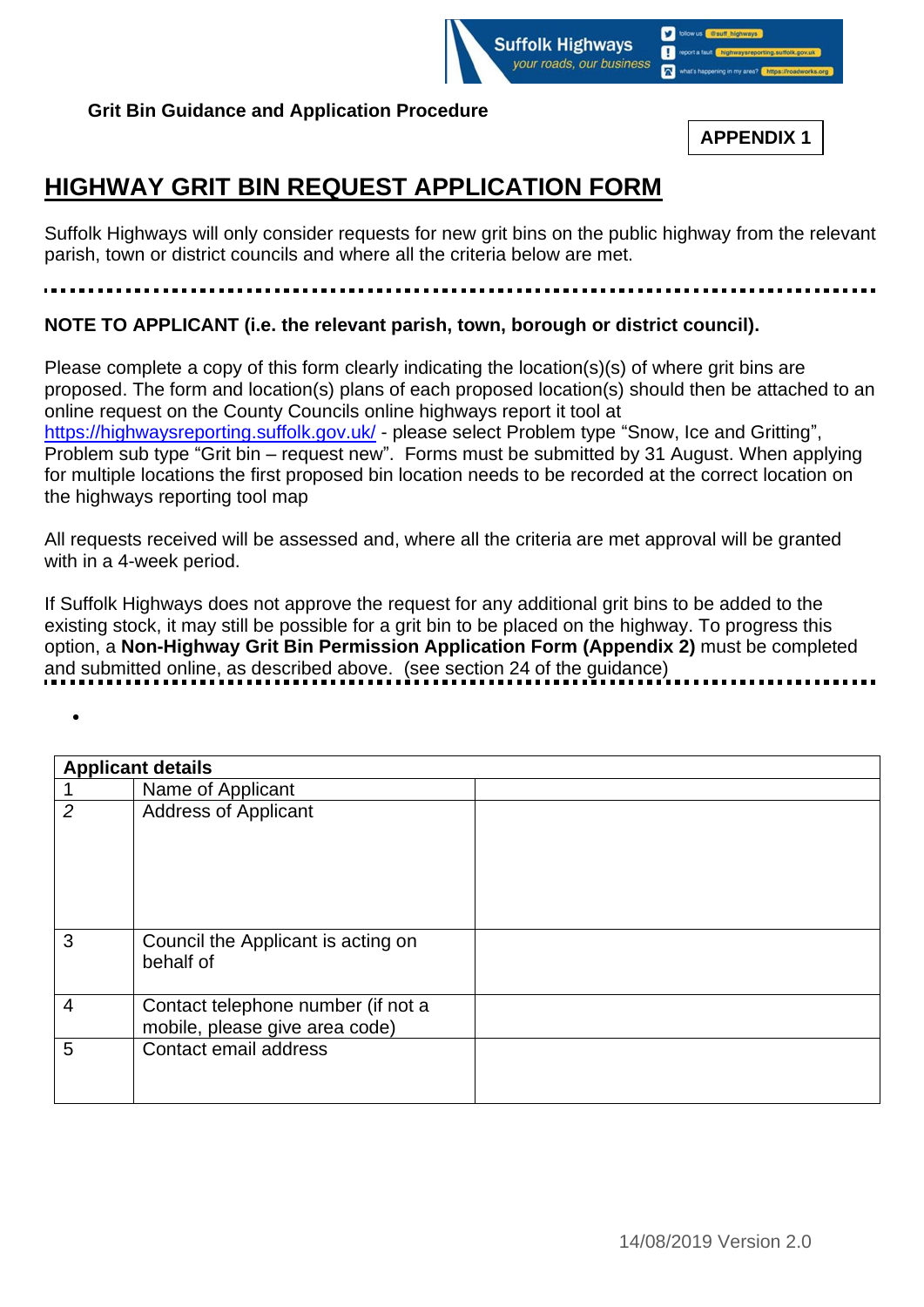

|                | Proposed location(s) for grit bin                              |                                                                                                 |  |
|----------------|----------------------------------------------------------------|-------------------------------------------------------------------------------------------------|--|
| $\,6\,$        | Road name(s)/number(s)                                         | 1.                                                                                              |  |
|                |                                                                | 2.                                                                                              |  |
|                |                                                                |                                                                                                 |  |
|                |                                                                |                                                                                                 |  |
|                |                                                                |                                                                                                 |  |
|                |                                                                |                                                                                                 |  |
|                |                                                                |                                                                                                 |  |
| $\overline{7}$ | Village or town                                                | 1.                                                                                              |  |
|                |                                                                |                                                                                                 |  |
|                |                                                                | 2.                                                                                              |  |
|                |                                                                |                                                                                                 |  |
|                |                                                                |                                                                                                 |  |
|                |                                                                |                                                                                                 |  |
|                |                                                                |                                                                                                 |  |
|                |                                                                |                                                                                                 |  |
|                |                                                                | (please reference location(s) to those roads identified in section 6<br>and on a location plan) |  |
| 8              | Location (e.g. o/s 21 back of<br>verge next to bus stop, etc.) | 1.                                                                                              |  |
|                |                                                                | $\overline{2}$                                                                                  |  |
|                |                                                                |                                                                                                 |  |
|                |                                                                |                                                                                                 |  |
|                |                                                                |                                                                                                 |  |
|                |                                                                |                                                                                                 |  |
|                |                                                                |                                                                                                 |  |
|                |                                                                |                                                                                                 |  |
|                |                                                                |                                                                                                 |  |
|                |                                                                |                                                                                                 |  |
|                |                                                                | (please reference location(s) to those roads identified in section 6<br>and on a location plan) |  |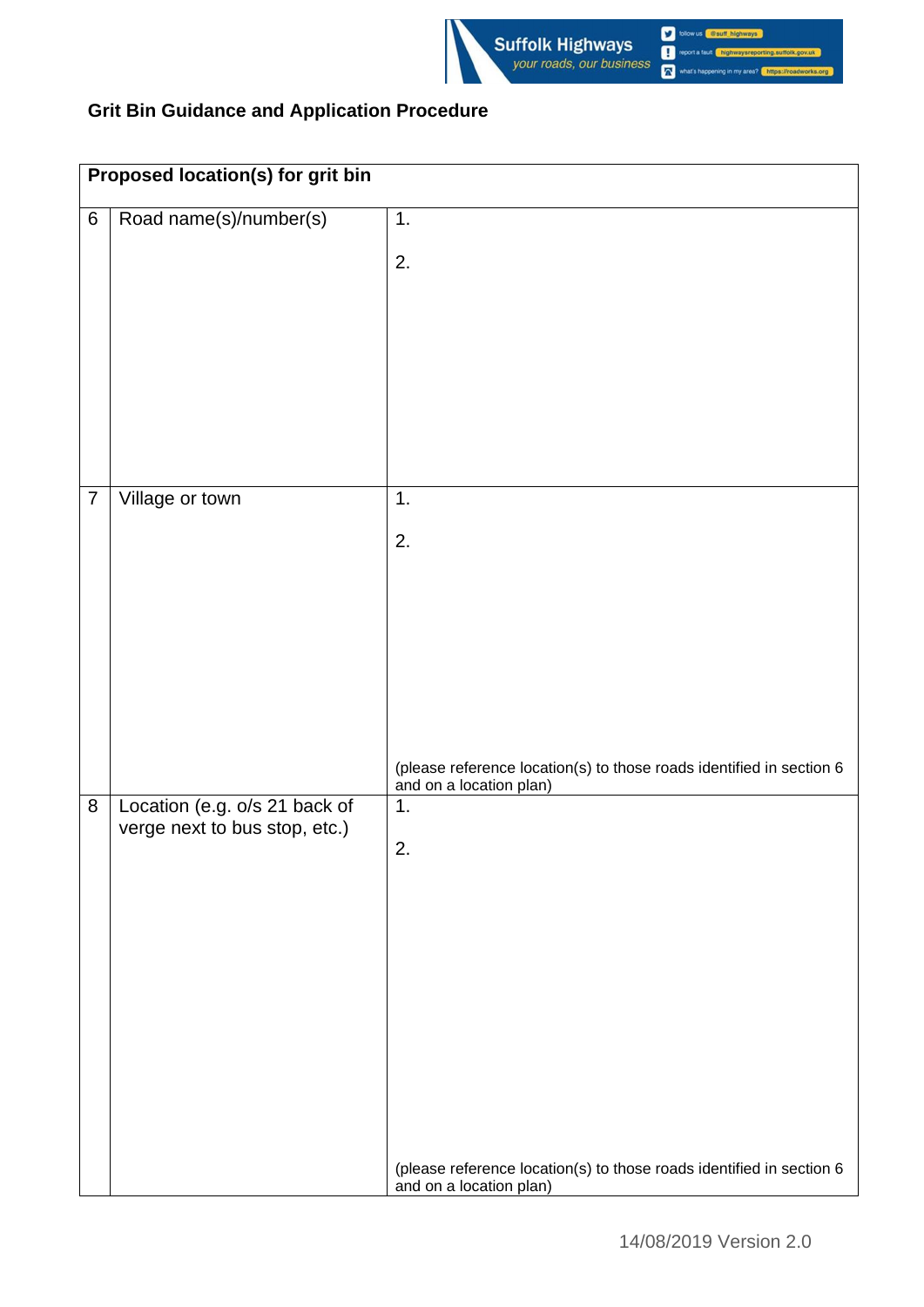

| <b>Applicant's checklist</b>                                                                                                                                                                                                      |                                         |
|-----------------------------------------------------------------------------------------------------------------------------------------------------------------------------------------------------------------------------------|-----------------------------------------|
| Please complete the following checklist                                                                                                                                                                                           | <b>Please state</b><br><b>YES or NO</b> |
| The proposed location(s) is not on a Priority 1 or Priority 2 precautionary<br>carriageway gritting route. (This may be checked by looking at the winter<br>maintenance section of Suffolk Highways website)                      |                                         |
| The proposed location(s) will not compromise safety or unreasonably hinder<br>the passage of highway users. Where there is a footpath a minimum clear<br>walking width of 1.2m is maintained when the grit bin(s) is in position. |                                         |
| The proposed location(s) does not obstruct junction sight lines                                                                                                                                                                   |                                         |
| The proposed location(s) is reasonable distance from of another grit bin<br>location(s)                                                                                                                                           |                                         |
| The proposed location(s) is on highway land                                                                                                                                                                                       |                                         |
| The proposed location(s) can be directly accessed, and a grit bin(s) placed<br>here can easily be filled from a lorry                                                                                                             |                                         |
| The proposed location(s) is [a] at a junction with known history of accidents*<br>or [b] on a sharp/severe bend* or [c] has a road gradient greater than 1 in 15*                                                                 | 1.<br>$\mathsf{2}.$                     |
|                                                                                                                                                                                                                                   | *state which                            |
| The council (on whose behalf this application is made) commits to<br>purchasing and installing the bin(s) in the agreed location(s)                                                                                               |                                         |
| The council (on whose behalf this application is made) commits to<br>replacement in the event of vandalism, damage or general misuse.                                                                                             |                                         |
| The council (on whose behalf this application is made) commits to paying all<br>reasonable cost associated with the clear up, removal and disposal of a<br>bin(s) if dangerous and an immediate hazard by Suffolk Highways.       |                                         |
| The owners of all neighbouring properties within the vicinity of the proposed<br>location(s) (outside and opposite) agree to a grit bin(s) being at the proposed<br>location(s) and there are no objections.                      |                                         |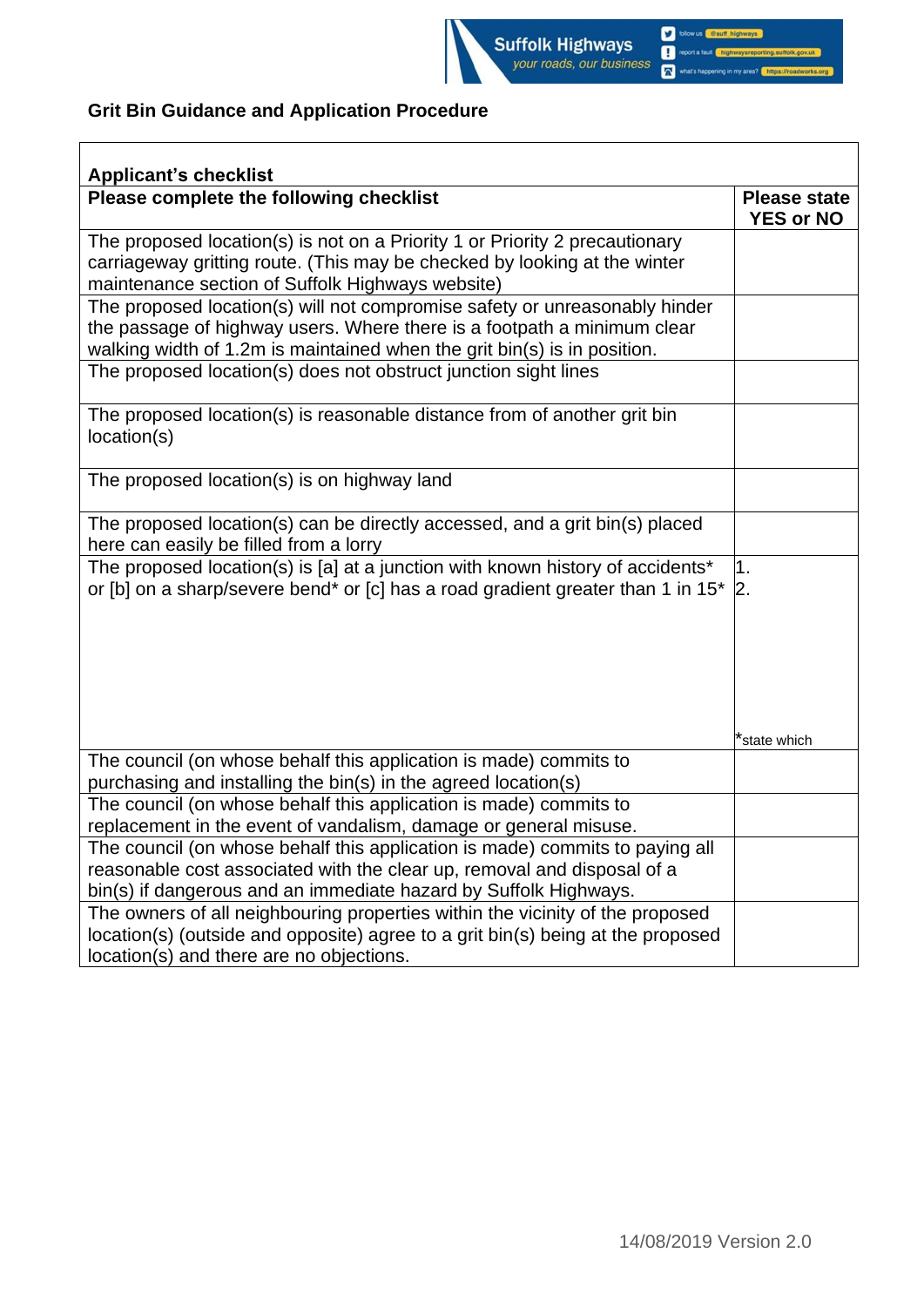

| <b>Agreement by Applicant</b>                                                         |  |  |
|---------------------------------------------------------------------------------------|--|--|
|                                                                                       |  |  |
| have been met and neighbours affected by the proposed location(s) have been consulted |  |  |
| Name:                                                                                 |  |  |
|                                                                                       |  |  |
|                                                                                       |  |  |
| Signed:                                                                               |  |  |
|                                                                                       |  |  |
|                                                                                       |  |  |
|                                                                                       |  |  |

### **Office Use Only**

Date Received

Customer Reference Number

- Proposed site meets criteria
- Proposed location(s) acceptable
- Grit bin added to inventory
- Applicant has informed of installation(s)
- Filling has been arranged.

Approval Granted ……………………….(name)

Date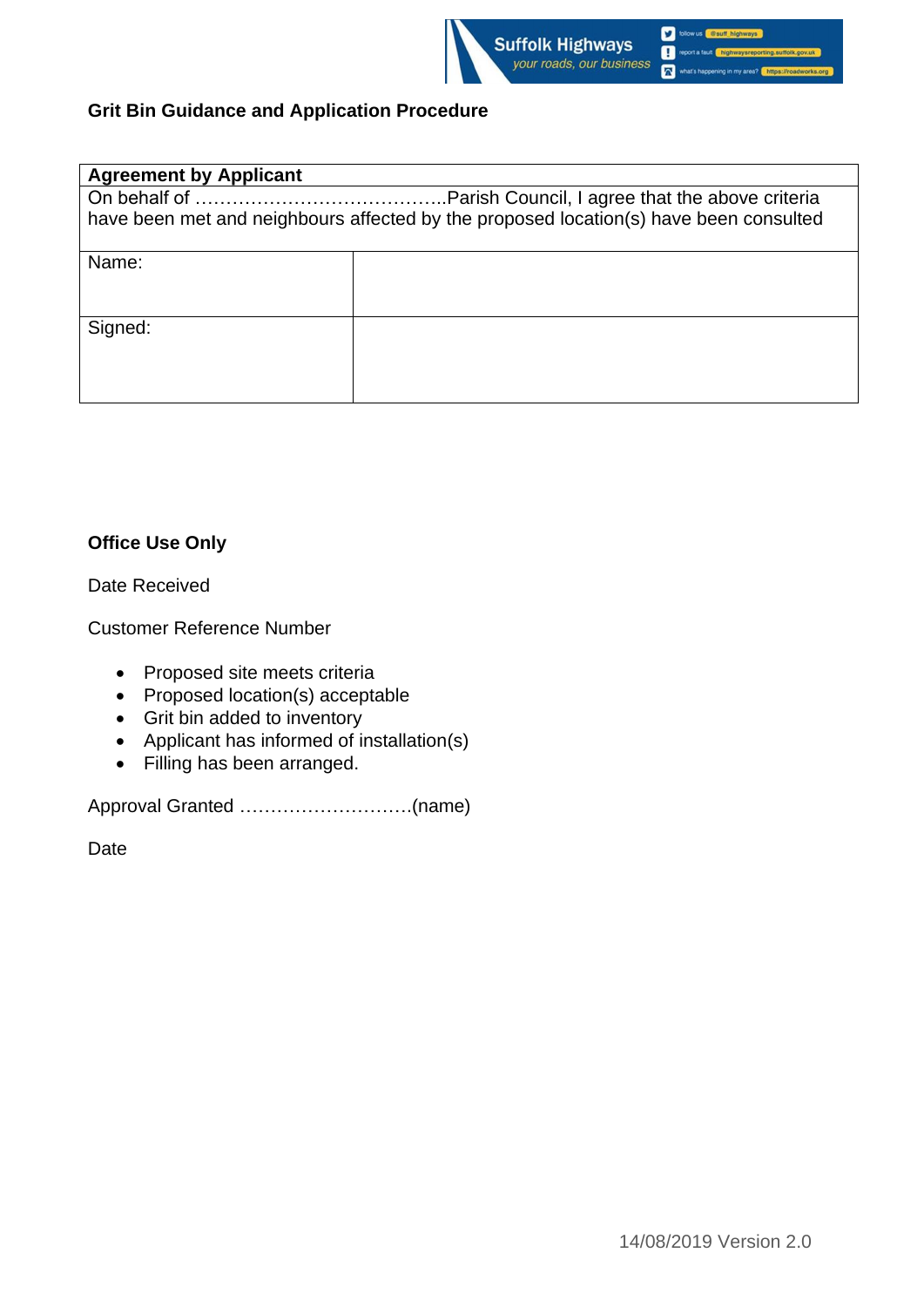

**APPENDIX 2**

# **NON-HIGHWAY GRIT BIN PERMISSION APPLICATION FORM**

Suffolk Highways will only consider requests for new grit bins on the public highway from the relevant parish, town or district councils and where all the criteria below are met.

**NOTE TO APPLICANT (i.e. the relevant parish, town, borough or district council).**

Please complete a copy of this form for each grit bin requested. The form should then be attached to an online request on the County Councils online highways report it tool at <https://highwaysreporting.suffolk.gov.uk/> - please select Problem type Snow, Ice and Gritting, Problem sub type Grit bin – request new. Forms must be submitted by 31 August. When applying for multiple locations the first proposed bin location needs to be recorded at the correct location on the highways reporting tool map.

All requests received will be assessed and, where all the criteria are met approval will be granted with in a 4-week period.

| <b>Applicant details</b>                                             |  |
|----------------------------------------------------------------------|--|
| Name of Applicant                                                    |  |
| <b>Address of Applicant</b>                                          |  |
| Council the Applicant is acting on<br>behalf of                      |  |
| Contact telephone number (if not a<br>mobile, please give area code) |  |
| Contact email address                                                |  |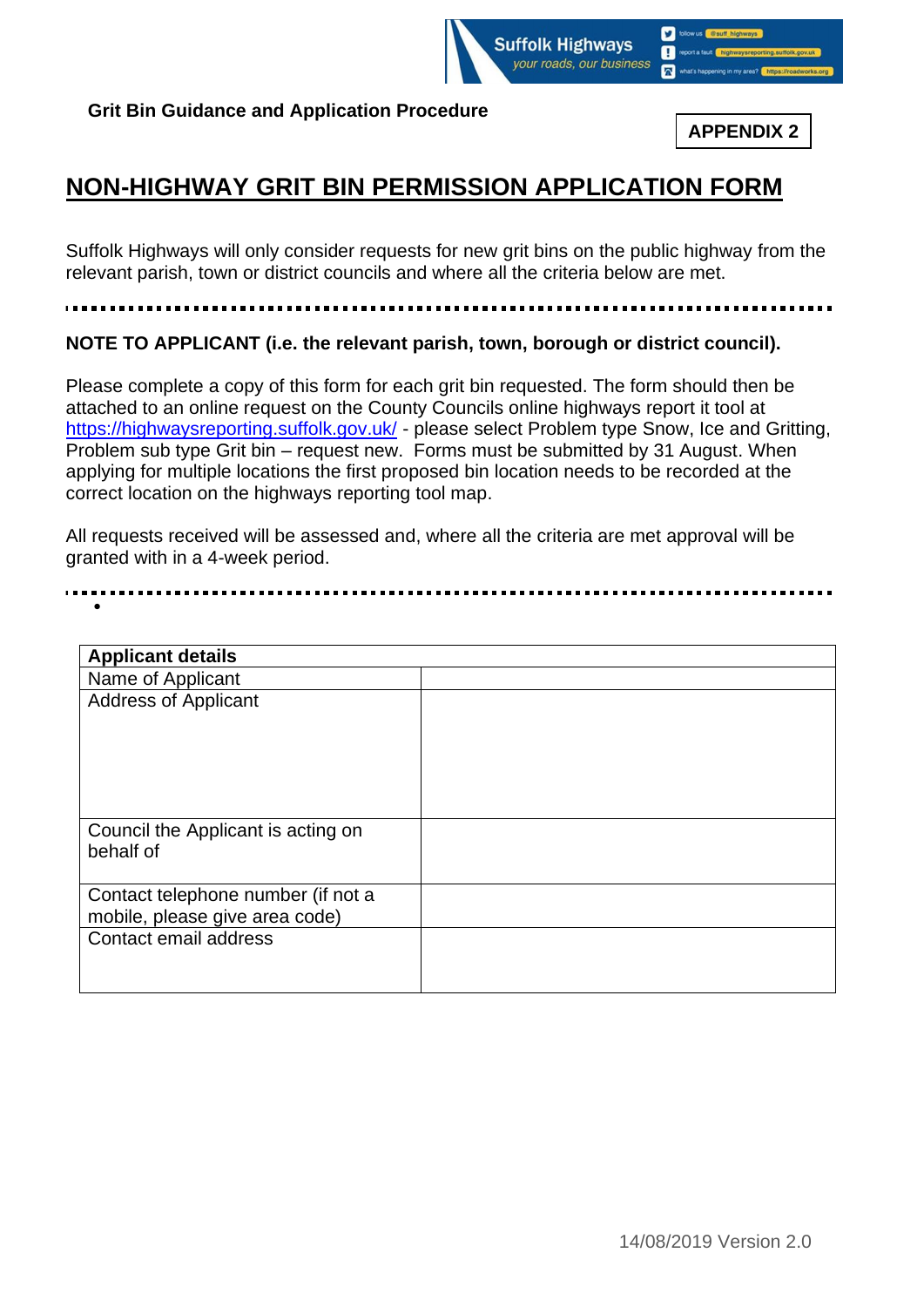

| Proposed location(s) for grit bin |                                                        |                                                                                            |
|-----------------------------------|--------------------------------------------------------|--------------------------------------------------------------------------------------------|
| 6                                 | Road name(s)/number(s)                                 | 1.                                                                                         |
|                                   |                                                        | 2.                                                                                         |
| $\overline{7}$                    | Village or town                                        | 1.                                                                                         |
|                                   |                                                        | 2.                                                                                         |
| 8                                 | Location (e.g. bottom of hill,<br>back of verge, etc.) | 1.                                                                                         |
|                                   |                                                        | 2.                                                                                         |
|                                   |                                                        | (please reference location(s) to those roads identified in section<br>6 and location plan) |

| <b>Applicant's checklist</b>                                                                                                                                                                                                         |                                  |
|--------------------------------------------------------------------------------------------------------------------------------------------------------------------------------------------------------------------------------------|----------------------------------|
| Please complete the following checklist                                                                                                                                                                                              | <b>Please state YES</b><br>or NO |
| The proposed location(s) will not compromise safety or unreasonably<br>hinder the passage of highway users. Where there is a footpath a<br>minimum clear walking width of 1.2m is maintained when the grit bin(s)<br>is in position. |                                  |
| The proposed location(s) does not obstruct junction sight lines.                                                                                                                                                                     |                                  |
| The proposed location(s) is on highway land.                                                                                                                                                                                         |                                  |
| The council (on whose behalf this application is made) commits to<br>purchasing, installing and maintaining (including the replacement and<br>removal) the grit bin(s).                                                              |                                  |
| The owners of all neighbouring properties within the vicinity of the<br>proposed location(s) (outside and opposite) agree to a grit bin(s) being<br>at the proposed location(s) and there are no objections.                         |                                  |